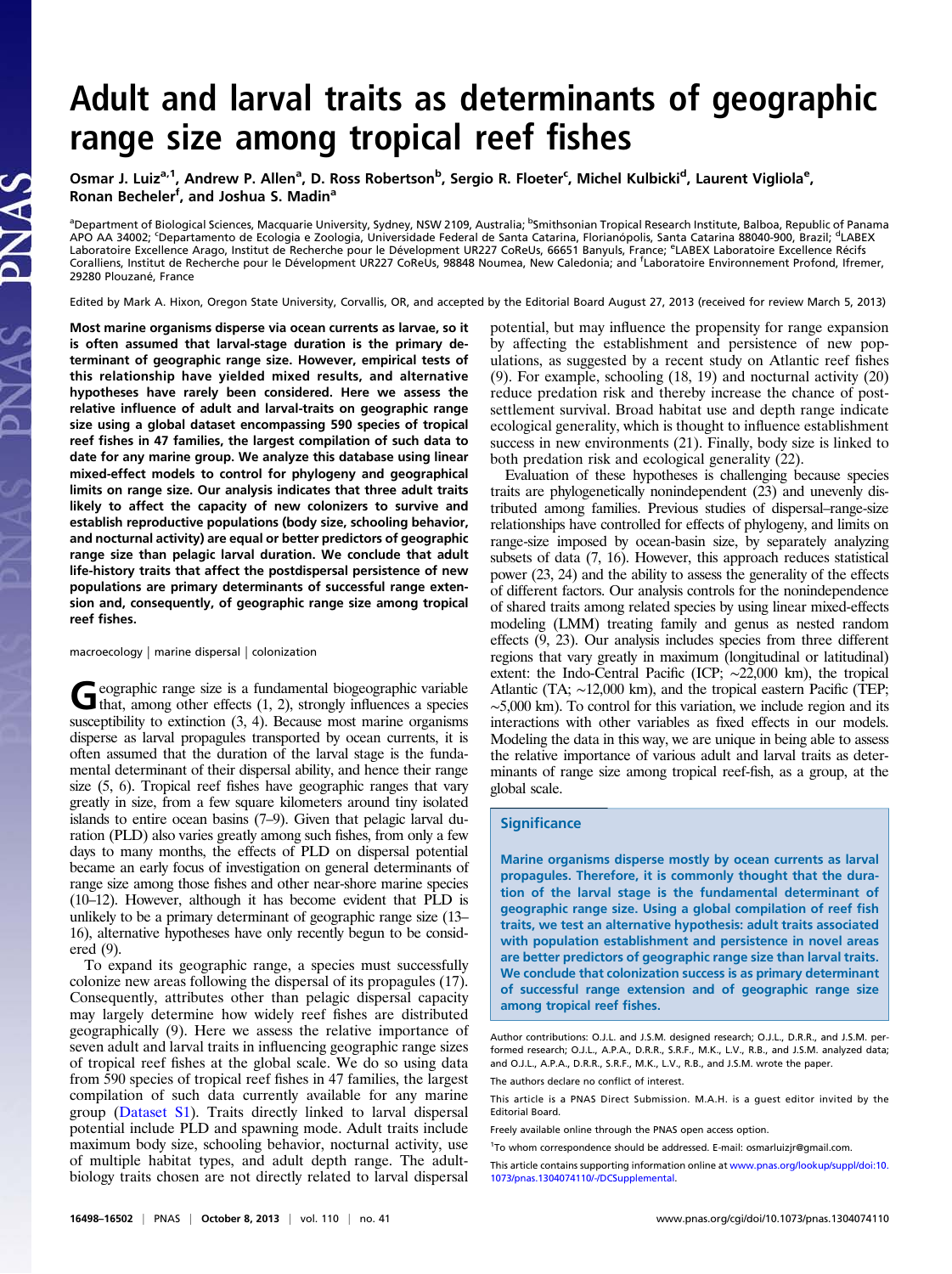## Results and Discussion

Our analysis shows that region is the most significant predictor of geographic range size (Table 1). This result could be because of constraints of regional extent on range size within a region, or to differences in the underlying structure of the range-size frequency distribution within each region. To assess the importance of regional extent, we repeated the analysis after expressing the range size of each species as the ratio between the range size of species and the extent of the region. When range sizes were standardized in this way, all effects of species traits were maintained, and the region effect declined from the most important to the least important predictor (Table 1).

Our analysis also shows that three of five adult life-history traits—body size, schooling behavior, and nocturnal activity—are significant predictors of geographic range size (Figs. 1 and 2) for the global dataset (Table 2). Although PLD is also a significant predictor of range size at the global scale, only the largest of the three regions, the ICP, showed such a correlation (Table 2 and [Table S1](http://www.pnas.org/lookup/suppl/doi:10.1073/pnas.1304074110/-/DCSupplemental/pnas.201304074SI.pdf?targetid=nameddest=ST1)), confirming the finding of a previous analysis (7). The ICP correlation is largely driven by the few transpacific species that cross the world's largest oceanic barrier, the 4,000+-kmwide Eastern Pacific Barrier (EPB) that separates the ICP from the TEP (7). After the removal of those trans-Pacific species, the effect of PLD dropped from the second-most influential factor, globally, to the least-important trait (Table 1). A recent analysis of global ocean circulation patterns and habitat distributions (16) indicates that larvae of most tropical-reef species have PLDs sufficient to reach most habitat patches. Our results are consistent with that analysis: they show that the PLD effect is evident only at the largest spatial scale and when habitat patches are most isolated.

Our analysis provides further evidence for the view that range extensions are strongly influenced by adult life-history traits (9), factors likely to affect the capacity of new colonizers to survive and establish reproductive populations. All three of the positive adult-biology correlates of range size we identified—maximum body size, schooling behavior, and nocturnal activity—may enhance the probability of population establishment after propagule arrival.

Predation is one of the main processes influencing the structure and species composition of ecological communities (25), especially assemblages of coral reef fishes (26). If these factors limit the number of locally coexisting species (27, 28), predators may inhibit nonnative species establishment (29), and thereby constrain the geographic ranges of prey (30). Piscivorous predators are ubiquitous in coral reefs. Mortality is disproportionally higher among new recruits (31, 32), although juveniles and adults are not immune to predation, as evidenced by morphological, chemical and behavioral antipredatory mechanisms they use (26, 33). Among reef fishes, predation may be particularly important for species at early-stage colonization if predators tend to target rarer species (27, 34). Immigrant species may have better chances of survivorship and establishment if they can rely on specific antipredator mechanisms.

Reduction in predation risk is considered one of the main benefits of schooling in fish (35), and per capita mortality rates in schools of reef fishes decrease as school size increases (36). Predators are less successful at singling out individual prey from large schools because of the "confusion effect" (34). Survivorship may increase in both single-species schools and mixed-species schools not only through the confusion effect but also through more effective foraging by social observation, better vigilance for predators, and greater economy of time budgeting (35). Mixedspecies schools are common among recruiting juveniles of reef fishes, sometimes involving species with different diets, which reduces the competitive costs while retaining the benefits of social behavior (19). Schooling may also increase the chance of finding mates among a scarce cohort of colonizers, improve food detection, and enhance access to resources protected by territorial competitors (37, 38). Thus, schooling fishes may have greater relative potential for population establishment and persistence after reaching new areas.

Recently, direct evidence has emerged that diel activity patterns of reef fishes are influenced by ongoing predation intensity: day-active nocturnal fish were much more common at a predator-depleted atoll in the Central Pacific than at a neighboring atoll with a large population of predators (20). This finding supports the view that nocturnal activity allows prey to avoid interactions with day-active predators. Differences in the morphology and behavior of nocturnal and diurnal reef fishes also are consistent with reduced predation intensity at night (39). Nocturnal planktivores are relatively deep bodied and robust, in contrast to their more streamlined diurnal counterparts, and there is a general reduction of schooling at night (39). Whatever the ultimate reasons for the development of nocturnal activity among reef fishes, nocturnal species may be exposed to a smaller subset of predators than day-active fishes (26, 39).

|  |  |  |  |  |  |  | Table 1. Significant variables ranked according to their independent effects |  |
|--|--|--|--|--|--|--|------------------------------------------------------------------------------|--|
|--|--|--|--|--|--|--|------------------------------------------------------------------------------|--|

| All species ( $n = 590$ )                            |    |         |         |        | Trans-Pacific species removed ( $n = 564$ ) |    |         |         |            |  |
|------------------------------------------------------|----|---------|---------|--------|---------------------------------------------|----|---------|---------|------------|--|
| Variable                                             | df | F value | P value | IE (%) | Variable                                    | df | F value | P value | IE $(\% )$ |  |
| Geographic range size                                |    |         |         |        |                                             |    |         |         |            |  |
| Region                                               | 2  | 117.83  | < 0.001 | 53.3   | Region                                      | 2  | 104.80  | < 0.001 | 66.9       |  |
| <b>PLD</b>                                           |    | 54.72   | < 0.001 | 17.3   | Body size                                   | 1  | 31.44   | < 0.001 | 9.6        |  |
| Body size                                            | 1  | 69.86   | < 0.001 | 15.5   | Nocturnal                                   | 1  | 16.69   | < 0.001 | 8.4        |  |
| Nocturnal                                            | 1  | 18.22   | < 0.001 | 7.8    | Schooling                                   | 1  | 15.45   | < 0.001 | 8.0        |  |
| Schooling                                            | 1  | 12.63   | < 0.001 | 6.0    | <b>PLD</b>                                  | 1  | 12.23   | < 0.001 | 6.9        |  |
| Ratio between the species range size and region size |    |         |         |        |                                             |    |         |         |            |  |
| Body size                                            |    | 111.70  | < 0.001 | 37.6   | Body size                                   | 1  | 90.06   | < 0.001 | 36.0       |  |
| <b>PLD</b>                                           | 1  | 23.28   | < 0.001 | 24.8   | Nocturnal                                   | 1  | 38.13   | < 0.001 | 25.9       |  |
| Nocturnal                                            | 1  | 33.17   | < 0.001 | 19.4   | Schooling                                   | 1  | 12.94   | < 0.001 | 16.2       |  |
| Schooling                                            | 1  | 11.47   | < 0.001 | 13.9   | <b>PLD</b>                                  | 1  | 11.62   | 0.001   | 13.3       |  |
| Region                                               | 2  | 2.09    | 0.123   | 4.2    | Region                                      | 2  | 3.48    | 0.031   | 8.3        |  |

The independent effects (IE) value corresponds to the percentage of the explained variance accounted for by each explanatory variable as calculated using hierarchical partitioning. In Geographic range size, ranking is according to IE on geographic range size. In the ratio between the species range size and region size ranking is according to IE on the ratio between the species range size and region size. Degrees of freedom (df), test statistics (F value), and probabilities (P value) are listed for each coefficient in each model.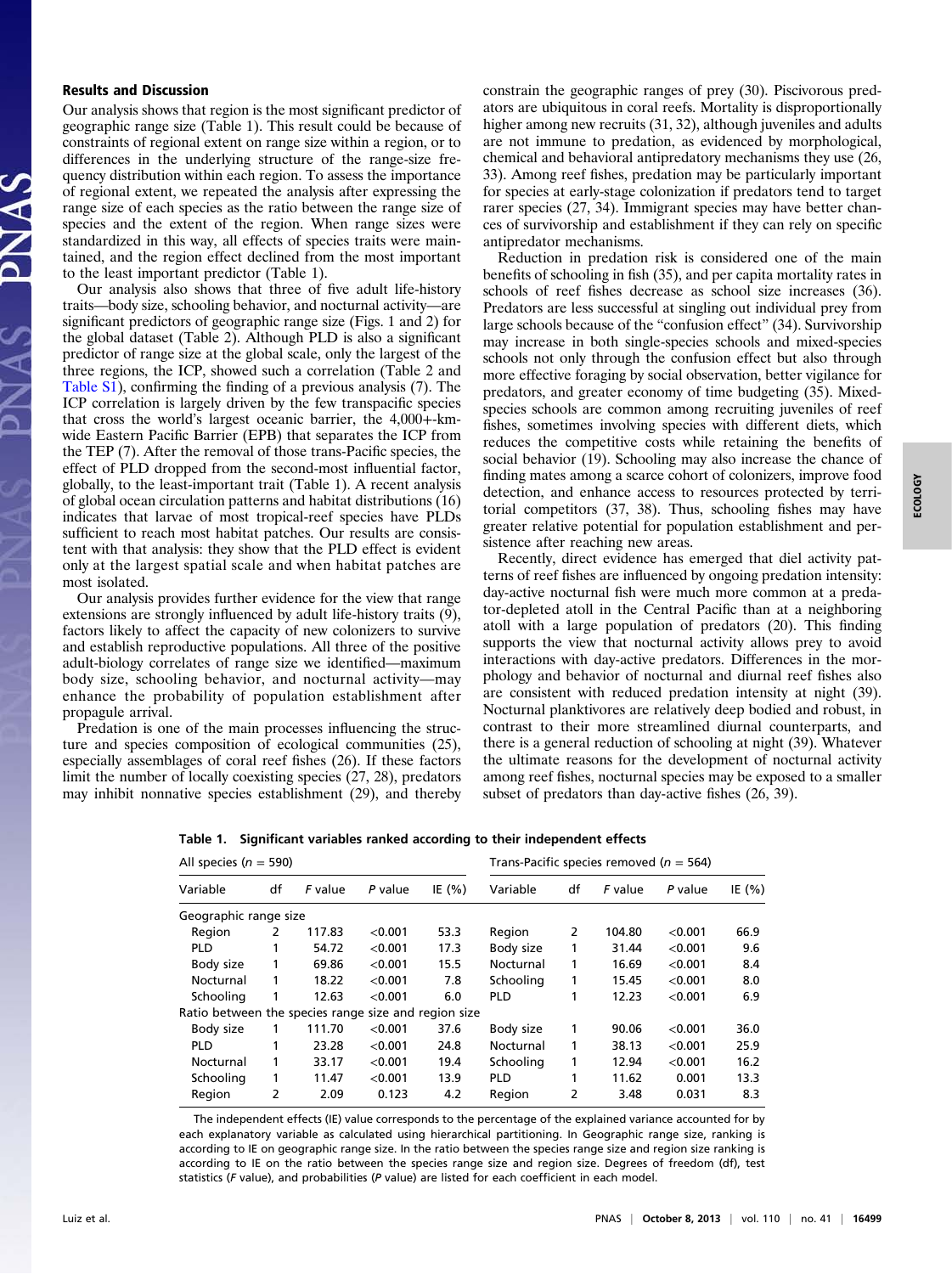

Fig. 1. Relationships among geographic range size, body size and mean PLD. (A) Indo-Central Pacific, (B) tropical Atlantic, (C) tropical eastern Pacific. The regression plane is the prediction from the LMM. Points represent the observed data.

Positive relationships between body size and range size have been documented for diverse taxonomic groups of both terrestrial and marine organisms (2). Larger fish species are generally less susceptible to predation than smaller species (22, 31). Mortality rate of reef fishes are high immediately following settlement of the larval stage, regardless of adult size (26, 31–33). However, juveniles of large species tend to grow faster than those of smaller species (31, 40, 41), allowing them to quickly reach a size refuge (31). Furthermore, large species can generally use a broader range of food types, and are more tolerant of environmental variability than small species (22, 42). Finally, in general, body size is positively correlated with longevity among marine fishes (43). This relationship may influence species establishment and persistence at new range outposts by reducing the probability of local extinction between sporadic long-distance recruitment (44) (i.e., the "storage effect").

Broad habitat use and depth range, both assumed to indicate ecological generality, were not significant correlates of geographic range size in our analysis. Analyses of ecological generality as a predictor of establishment success, mainly among birds, have produced mixed outcomes (45). In a previous study of the likelihood of reef fish crossing dispersal barriers in the Atlantic Ocean (9), broad habitat use correlated with crossing a coastal barrier within which adults of generalist species likely can survive, but not with crossing the Atlantic Ocean, where only pelagic propagules can succeed. Therefore, habitat generality may be important for only a specific type of barrier, which in turn may account for its lack of global relevance as a predictor of range size. Depth range and spawning mode had no statistical effect in either this study or the study on dispersal barriers in the Atlantic (9).

There are differences in the geographic distribution of reef habitat in the three ocean regions that might be expected to produce differences in factors affecting range size. The ICP consists of a vast network of islands and continental coastlines separated by less than 900 km (46), except for the ∼2,000 km isolation of peripheral islands like Hawaii and Easter Island. The TEP and TA are dominated by relatively continuous continental coastlines, with patches of nonreef habitats separating biogeographically distinct provinces within each region (9, 47) and a few isolated oceanic islands separated by ocean gaps up to ∼1,000 km. The TA is the only region with a large central ocean gap, the 3,500+-km-wide Atlantic. Despite these interregional differences in habitat geography, the same three adult traits (schooling, nocturnal activity, and large size) influence range size in all three ocean regions (Figs. 1 and 2), emphasizing the importance of these traits and colonization ability globally.

We conclude that adult life-history traits that enhance the probability of population establishment and persistence are important determinants of the potential for successful range extension by tropical reef fishes in general. The implication of our results is that factors affecting species persistence in new range outposts are more important for determining the size of geographic ranges than larval dispersal potential  $(17)$ . The exception relates to the relatively uncommon crossings of the world's largest oceanic barrier, the EPB (48), where the PLD does have a prominent role. Our analysis has implications not only for biogeographic analyses but also for understanding the effects of climate change. Predictions of poleward range shifts by marine



Fig. 2. Effects of schooling behavior and nocturnal activity on the ratio between the range size of species and the extent of the region. Dashed vertical lines, gray bars, and black horizontal lines represent, respectively, data range, interquartile range, and median. Nonoverlapping notches among the gray bars signify a difference at the 95% confidence level.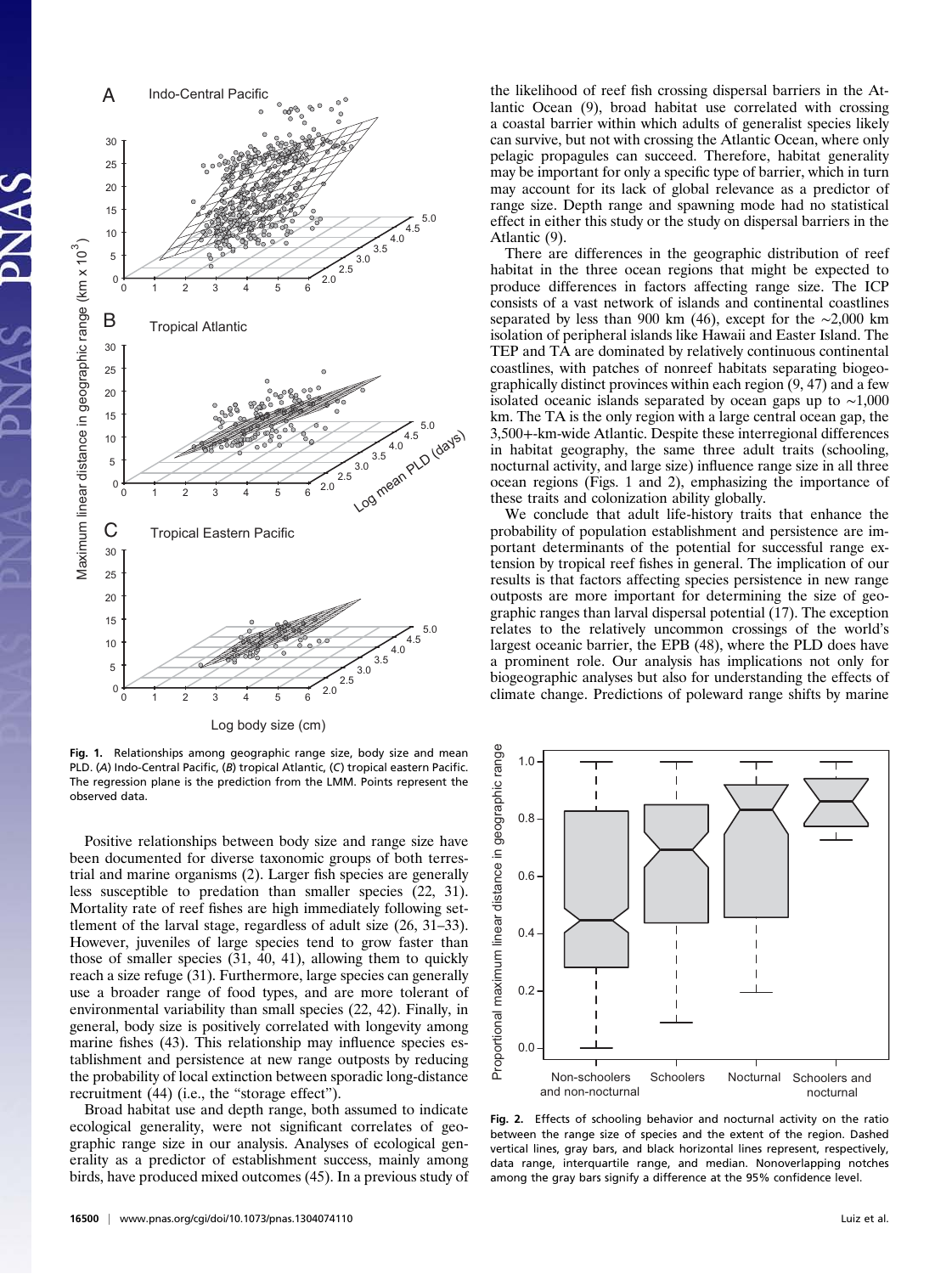### Table 2. Parameters of the final predictive LMM

| Variable                         | Estimate    | SE      | t value  | P value |
|----------------------------------|-------------|---------|----------|---------|
| Intercept                        | 987.76      | 4425.75 | 0.223    | 0.823   |
| Body size                        | 2210.34     | 335.41  | 6.589    | < 0.001 |
| Schooling behavior               | 2030.28     | 609.71  | 3.329    | 0.001   |
| Nocturnal activity               | 2503.27     | 881.27  | 2.840    | 0.004   |
| PLD: Tropical Atlantic           | $-247.54$   | 1295.63 | $-0.191$ | 0.848   |
| PLD: Indo-Central Pacific        | 4935.42     | 1434.00 | 3.441    | < 0.001 |
| PLD: Tropical Eastern Pacific    | 501.14      | 2406.30 | 0.208    | 0.835   |
| Region: Indo-Central Pacific     | $-10483.26$ | 4915.94 | $-2.132$ | 0.033   |
| Region: Tropical Eastern Pacific | $-5102.71$  | 8397.86 | $-0.607$ | 0.543   |

Parameters estimated in a LMM with MLD of geographical range size (in kilometers) as the response variable for larval and adult traits including an interaction between PLD and biogeographic region, and genus nested within family as a random variable. Estimate, coefficient estimate of explanatory variables; SE, test statistic (t value) and probability (P value). P values are significant ( $P < 0.05$ ) for coefficients if in bold. Reference levels for this regression were set as "Tropical Atlantic" for region and as "no" for both schooling behavior and nocturnal activity.

species in response to ocean warming have been based on their thermo-physiological tolerances (49). However, our results indicate other life-history traits that may constrain range extension and thereby influence extinction risks (4).

### Materials and Methods

Species Traits. We selected life-history traits that are thought to potentially influence range sizes (2, 9), and for which data are readily available for all species for which we also have PLD data. Body size is correlated with many other biological attributes of species, including range size (2). Schooling behavior and nocturnal activity are mechanisms that may diminish predation risk (18–20), and thereby enhance range expansion by assisting colonization. Environmental generalist species might be expected to have greater establishment success than specialists in new and different environments (21). Here, such generalists included species that have larger depth ranges and those that use other habitats in addition to structural reefs (soft bottoms, seagrass/macroalgae beds, mangroves, and estuaries).

PLD is linked to the time larvae are susceptible to pelagic dispersal. Spawning mode (production of pelagic or benthic eggs), besides acting as a proxy for PLD (9), influences the stage of development at which larvae enter the pelagic zone. The eggs of pelagic spawners are immediately subjected to transport by currents, whereas the eggs of benthic spawners are deposited on the substrate and the larvae enter the pelagic realm only after developing for some time in the egg before hatching. Existing data on tropical reef fish PLD were compiled from the primary literature for 446 species (see references in [Dataset S1\)](http://www.pnas.org/lookup/suppl/doi:10.1073/pnas.1304074110/-/DCSupplemental/sd01.pdf). Additional data on PLDs were obtained for 227 species, from which 144 are uniquely reported, by aging settlers through analyses of daily growth increments and settlement marks in otoliths (50). Because of a lack of sufficient data in one or more regions we did not include one other factor that we assessed in our study of range expansion across large barriers in the Atlantic Ocean (9): flotsam-rafting behavior by postlarval stages. Data on spawning mode, maximum total length (our metric for body size), depth range, schooling behavior, multihabitat use, and nocturnal activity were obtained from the primary literature and the global fish data aggregator FishBase (www.fi[shbase.org\)](http://www.fishbase.org). We considered schooling species to be those that regularly form polarized, cohesive groups of 20 or more individuals. Diurnal and nocturnal were defined by the main period of day that each species actively forages.

- 1. Gaston KJ (2003) The Structure and Dynamics of Geographic Ranges (Oxford Univ Press, Oxford).
- 2. Brown JH, Stevens GC, Kaufman DM (1996) The geographic range: Size, shape, boundaries, and internal structure. Annu Rev Ecol Syst 27:597–623.
- 3. Gaston KJ, Blackburn TM (2003) Macroecology and conservation biology. Macroecology: Concepts and Consequences, eds Blackburn TM, Gaston KJ (Blackwell, Oxford), pp 345–367.
- 4. Thomas CD, et al. (2004) Extinction risk from climate change. Nature 427(6970):145–148. 5. Shanks AL, Grantham BA, Carr MH (2003) Propagule dispersal distance and the size

and spacing of marine reserves. Ecol Appl 13(S1):S159–S169. 6. Lindsay SM (2012) Dispersal of marine organisms and the grand challenges in biology:

An introduction to the symposium. Integr Comp Biol 52(4):443–446.

Geographic Range. For comparability with previous studies we used the linear distance between the farthest two range endpoints—maximum linear distance (MLD) in kilometers—as a metric of geographic range size (7, 16). Those studies found that the MLD of range size is strongly correlated with the combined maximum latitudinal and longitudinal extent of ranges, and they considered MLD to represent an adequate descriptor of a species' geographic extent (7). Data on species range limits were obtained from guidebooks (51–55) and from the Ocean Biogeographic Information System (OBIS), a global aggregator of geo-referenced collection records [\(www.iobis.](http://www.iobis.org) [org](http://www.iobis.org)). Data from both FishBase and OBIS were screened by us and complemented from our own records (56) [\(Dataset S1](http://www.pnas.org/lookup/suppl/doi:10.1073/pnas.1304074110/-/DCSupplemental/sd01.pdf)). Endpoint geographic coordinates were determined to the nearest degree using Google Earth [\(earth.google.com](http://earth.google.com)). The MLD was measured using the function "geodist" in the R package "gmt" (57). Species were grouped in terms of their residence in three well-defined biogeographic regions, the physical dimensions of which delineate the maximum attainable range size in each region: the Indo-central Pacific region (from the Red Sea to Easter Island), the tropical Atlantic (from the northwest Gulf of Mexico to the southern Gulf of Guinea), and the tropical eastern Pacific (from the northern Gulf of California to northern Peru). Primarily tropical species that extend their ranges to temperate zones had their full range considered in the analysis. Although it is in the Pacific, together with the ICP, the TEP is a well-recognized biogeographic entity that has a substantial fauna with a high level of endemism (∼75%) (47). Only TEP endemics were included in the TEP group in our analyses, which avoided possible confounding effects of recent trans-Pacific crossers not having realized their full range potential in that region. The few trans-Pacific species that occur in both the ICP and TEP were included as members of the ICP fauna because most of the range of each is in the ICP and most appear to have migrated from there to the TEP (48). We did not consider the western and eastern sides of the TA as separate regions because there are insufficient data on the PLDs of species endemic to the tropical eastern Atlantic, which has a substantially lower rate of endemism than the tropical western Atlantic (58).

Statistical Analysis. The LMM was fitted using the function "lme" from the package "nlme" (59) in R. The response variable was the MLD between two points along the geographic range boundary. PLD, spawning mode, maximum body size, schooling behavior, nocturnal activity, depth range, multihabitat use, and region were included as fixed variables, and genus and family were included as nested random variables. Interactions between region and each fixed factor were considered in the full model. For model selection, we followed the procedure recommended by Zuur et al. (60) of a backward stepwise removal of nonsignificant fixed-effect terms ( $P > 0.05$ ) from the full model based on log-likelihood ratio tests ([Table S1](http://www.pnas.org/lookup/suppl/doi:10.1073/pnas.1304074110/-/DCSupplemental/pnas.201304074SI.pdf?targetid=nameddest=ST1)). Partitioning of variance to determine the relative importance (percent of explained variance; independent effects in Table 1) accounted for by each explanatory variable in the model was calculated by hierarchical partitioning using the R package "hier.part" (61).

ACKNOWLEDGMENTS. We thank R. Lecomte for her assistance with otholith work and for giving access to her laboratory facilities; C. Osenberg, C. St. Mary, T. Adam, B. Chockley, and many volunteers for their assistance in the field and at the laboratory; and Mark Hixon and two anonymous reviewers for comments in the manuscript. This study was supported in part by an International Macquarie University Research Excellence Scholarship (to O.J.L.); the Smithsonian Tropical Research Institute (D.R.R.); the SISBIOTA program by the Conselho Nacional de Desenvolvimento Científico e Tecnológico (CNPq) (S.R.F.); and the Australian Research Council (J.S.M.). The Fondation de la Recherche pour la Biodiversité funded this research through the "Résilience de communautés: rôle du couplage entre diversités taxonomique et fonctionnelle, les poissons de récif pour modèle" (RESICOD) program and the General Approach to Species-Abundance Relationships (GASPAR) program. Part of the data were collected through US National Sea Grant R/LR-B-52.

- 7. Lester SE, Ruttenberg BI (2005) The relationship between pelagic larval duration and range size in tropical reef fishes: A synthetic analysis. Proc Biol Sci 272(1563):585–591.
- 8. Victor BC, Wellington GM (2000) Endemism and the pelagic larval duration of reef fishes in the eastern Pacific Ocean. Mar Ecol Prog Ser 205:241–248.
- 9. Luiz OJ, et al. (2012) Ecological traits influencing range expansion across large oceanic dispersal barriers: Insights from tropical Atlantic reef fishes. Proc Biol Sci 279(1730): 1033–1040.
- 10. Brothers EB, Thresher RE (1985) Pelagic duration, dispersal and the distribution of Indo-Pacific coral reef fishes. The Ecology of Coral Reefs, ed Reaka ML (US Depart of Commerce, Washington, DC), pp 53–69.
- 11. Thresher RE, Brothers EB (1985) Reproductive ecology and biogeography of Indo-West Pacific angelfishes (Pisces: Pomacanthidae). Evolution 39(4):878–887.